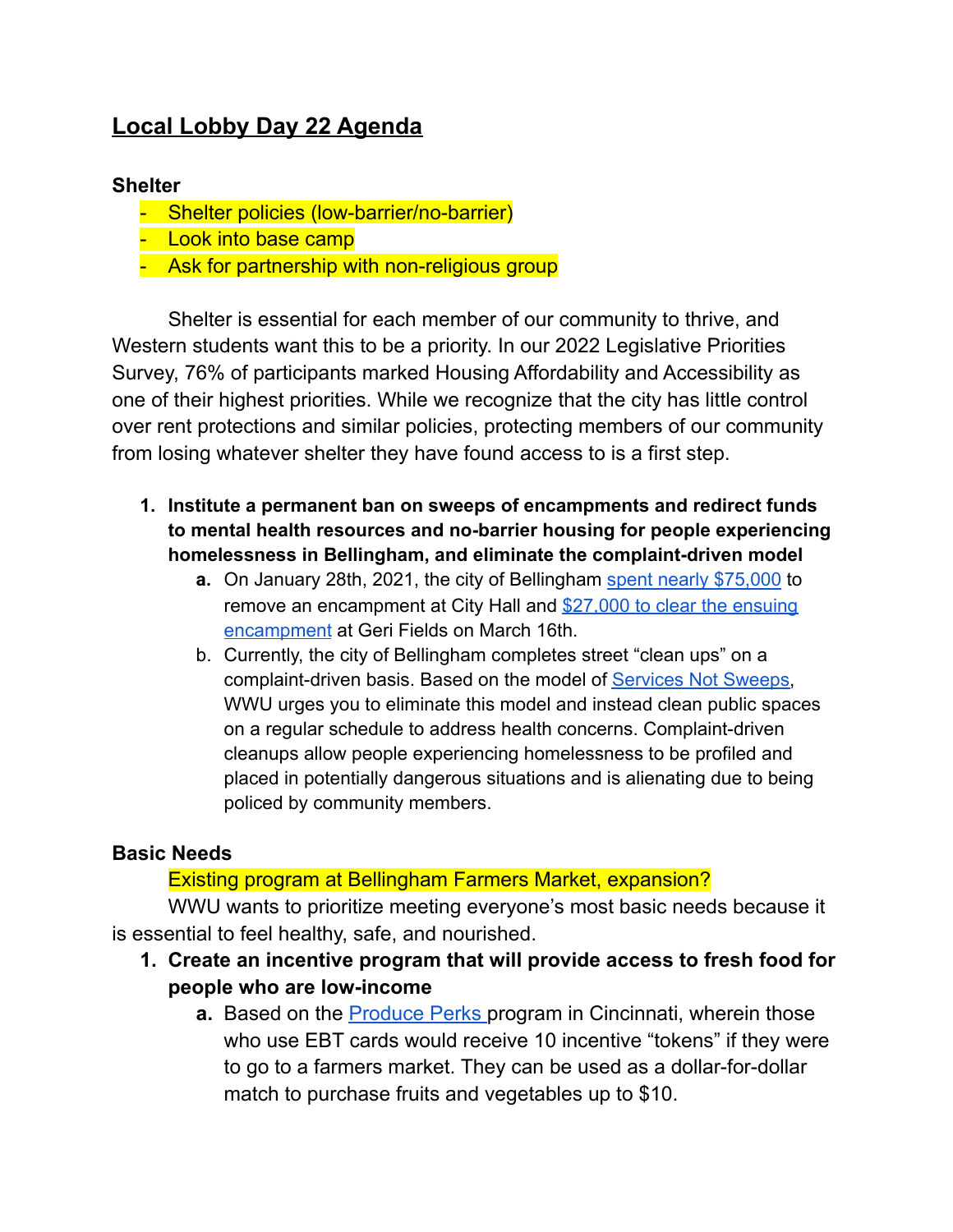b. It is becoming increasingly important to support our local agriculture as we begin to face difficulties in our agricultural economy along with the effects of climate change. Changing climates are affecting our local farms more and more by the year (as is outlined in [this](https://www.bellinghamherald.com/article252373238.html) [Bellingham](https://www.bellinghamherald.com/article252373238.html) Herald article), and the support this program would provide for local produce is especially important due to this.

## **Diversity, Equity, Justice**

Western students value equity and preventing injustices from occuring in our community. ASWWU asks you to create, support, and pass legislation that protects and benefits people of color, the queer community, people with disabilities, and our undocumented community members.

- **1. Establish Bellingham as a sanctuary city to protect our undocumented community Look into benefits/limitations**
	- a. Every member of our community deserves to feel safe. Over half of the students who filled out the Legislative Priorities Survey marked that legislation protecting our undocumented community as one of their highest priorities
	- b. Although Whatcom County has stated that it would not [enforce](https://www.bellinghamherald.com/news/local/article132571584.html) federal [immigration](https://www.bellinghamherald.com/news/local/article132571584.html) laws, the threat of legal intervention is an overwhelming one to those who are undocumented

Racial Equity Gender/sexual discrimination Disability discrimination Indigenous sovereignty and reconciliation

<https://bellingham.municipal.codes/BMC/10.24.070>

## **Environment**

ASWWU believes that protecting and maintaining the environment is essential to living sustainable, healthy lives.

1. **Establish a Pay-As-You-Throw program, wherein residents would only pay for as much garbage as they dispose of**.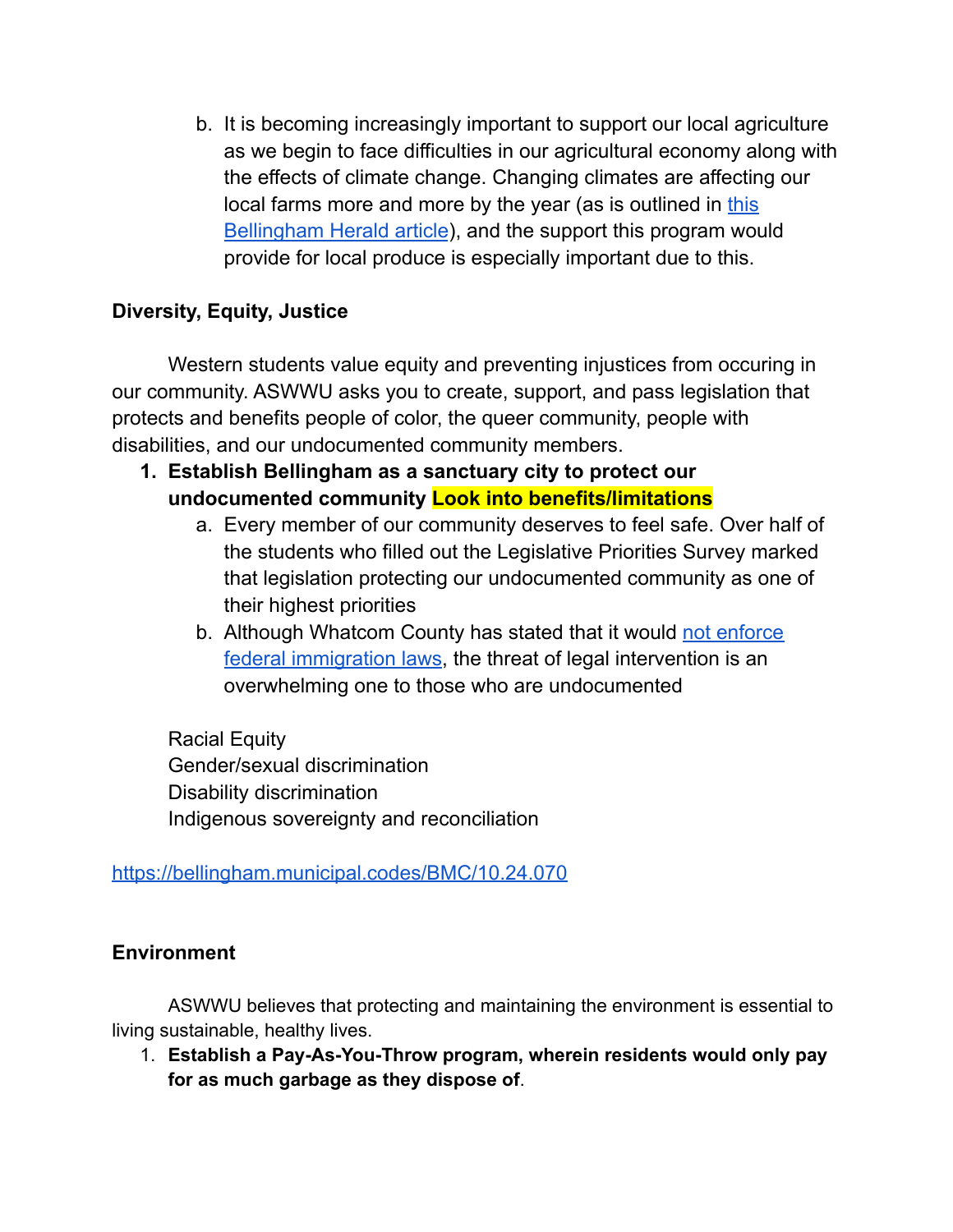- a. This encourages people to recycle more, promotes waste reduction and supports the purchasing of recyclable items.
- b. [The EPA cites these types of programs as a source of environmental](https://archive.epa.gov/wastes/conserve/tools/payt/web/html/index.html) [sustainability, economic sustainability, and equity.](https://archive.epa.gov/wastes/conserve/tools/payt/web/html/index.html)

Indigenous-led Environmental initiatives

#### **Safety**

- **1. Create a community police oversight board to allow for civilian oversight of law enforcement.**
	- a. A [presentation](https://meetings.cob.org/Documents/ViewDocument/Attachment%20-%20PRESENTATION%20CIVILIAN%20OVERSIGHT%20EXAMPLES%20-%20AB_%2023015.pdf?meetingId=2472&documentType=Agenda&itemId=20079&publishId=21138&isSection=false) was delivered to Bellingham City Council in June [2021](https://meetings.cob.org/Documents/ViewDocument/Attachment%20-%20PRESENTATION%20CIVILIAN%20OVERSIGHT%20EXAMPLES%20-%20AB_%2023015.pdf?meetingId=2472&documentType=Agenda&itemId=20079&publishId=21138&isSection=false) laying out the options for a community review board, and ASWWU urges you to establish a council with both review and audit functions.
- **2. Supplement Anti-Racist and Anti-Bias training for police officers once a year, and require the curriculum to have been crafted by and include literature by Black, Indigenous, and People of Color**
	- a. Bellingham Police Officers are currently set to receive refreshers regarding anti-bias and anti-racist training [every](https://cob.org/wp-content/uploads/Policy-401-Bias-Based-Policing-Mar-2020.pdf) 5 [years.](https://cob.org/wp-content/uploads/Policy-401-Bias-Based-Policing-Mar-2020.pdf)
	- b. According to multiple sources, including this [Harvard](https://scholar.harvard.edu/files/dobbin/files/an2018.pdf) article, anti-bias training is not effective if only administered once, or with large periods of time in between. Structural racism is complicated and long-standing and requires more frequent attention to unpack bias.
	- c. According to the [Whatcom](https://www.whatcomcounty.us/DocumentCenter/View/12805/Whatcom-Civil-Rights-Project-handout) Civil Rights Project, in Whatcom County in 2013, 18% of arrests were of Indigenous people, compared to taking up only 3.2% of the population. Black people accounted for 5% of arrests, compared to being only 1.2% of the population. 67% of Whatcom County Jail inmates were white, compared to being 87.6% of the population. Steps must continue to be taken to address this imbalance.

Non-police community response alternatives: look into new security for downtown, what training have they received?

## **Health**